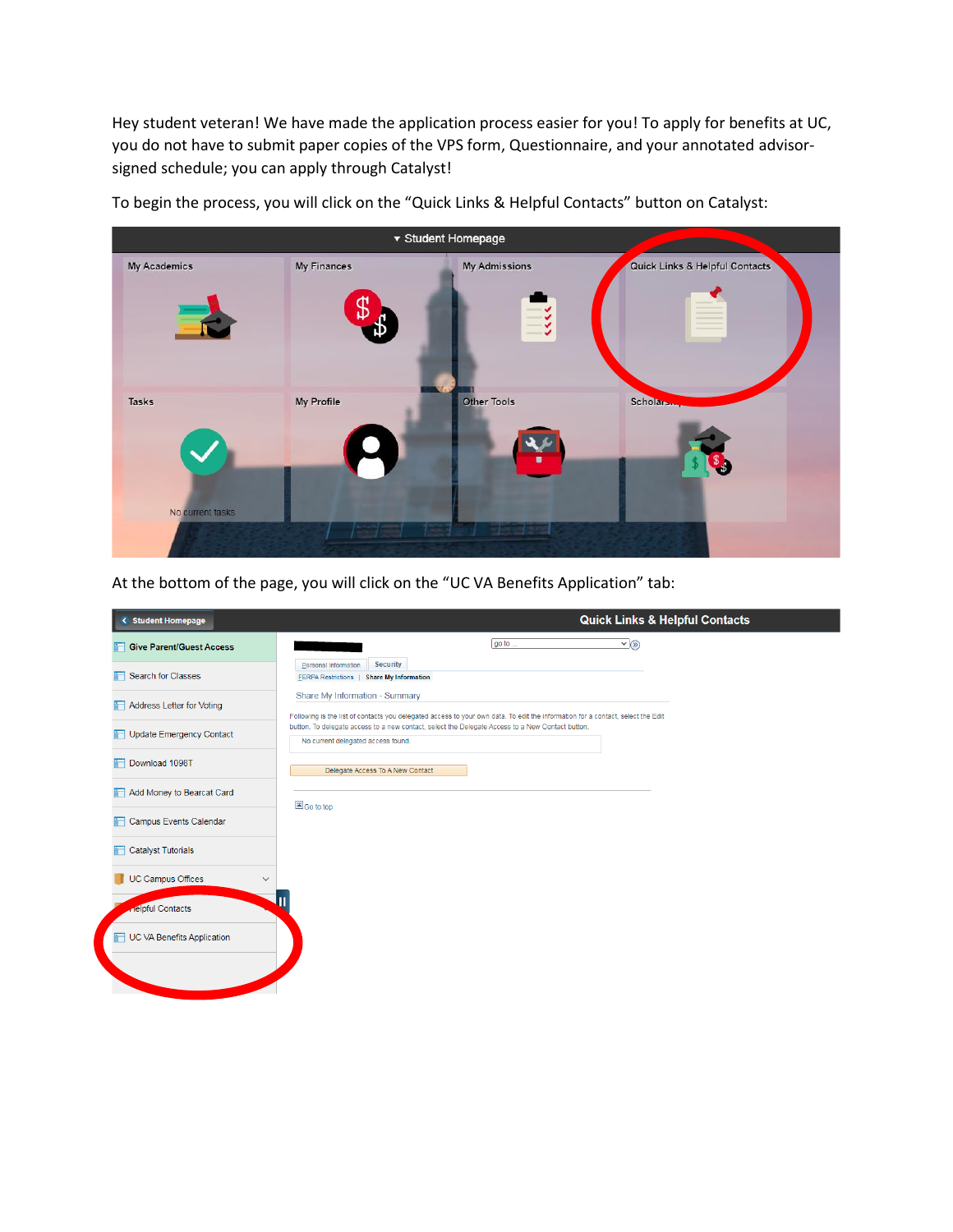## Next, choose the term that you wish to apply for benefits

| Veteran Programs & Services |  |  |
|-----------------------------|--|--|
|-----------------------------|--|--|

| <b>VPS Benefits Form</b> |  |
|--------------------------|--|

|        | <b>Program Information</b> |                               |                          |
|--------|----------------------------|-------------------------------|--------------------------|
| Career | <b>Academic Program</b>    | <b>Academic Plan</b>          | <b>Academig Sub Plan</b> |
|        | Undergrad UCBA Associate   | Applied Graphic Communication |                          |
|        |                            |                               |                          |

Next, pick your VA benefits chapter:

|                                                                                 |  |  | Application Status Open - Not Submitted |
|---------------------------------------------------------------------------------|--|--|-----------------------------------------|
| Please choose the term for which you we claiming benefits: Fall Senter ter 2021 |  |  |                                         |
| Select your VA Benefits Chapter / Chapter 1606 MGIB-SR                          |  |  |                                         |
|                                                                                 |  |  |                                         |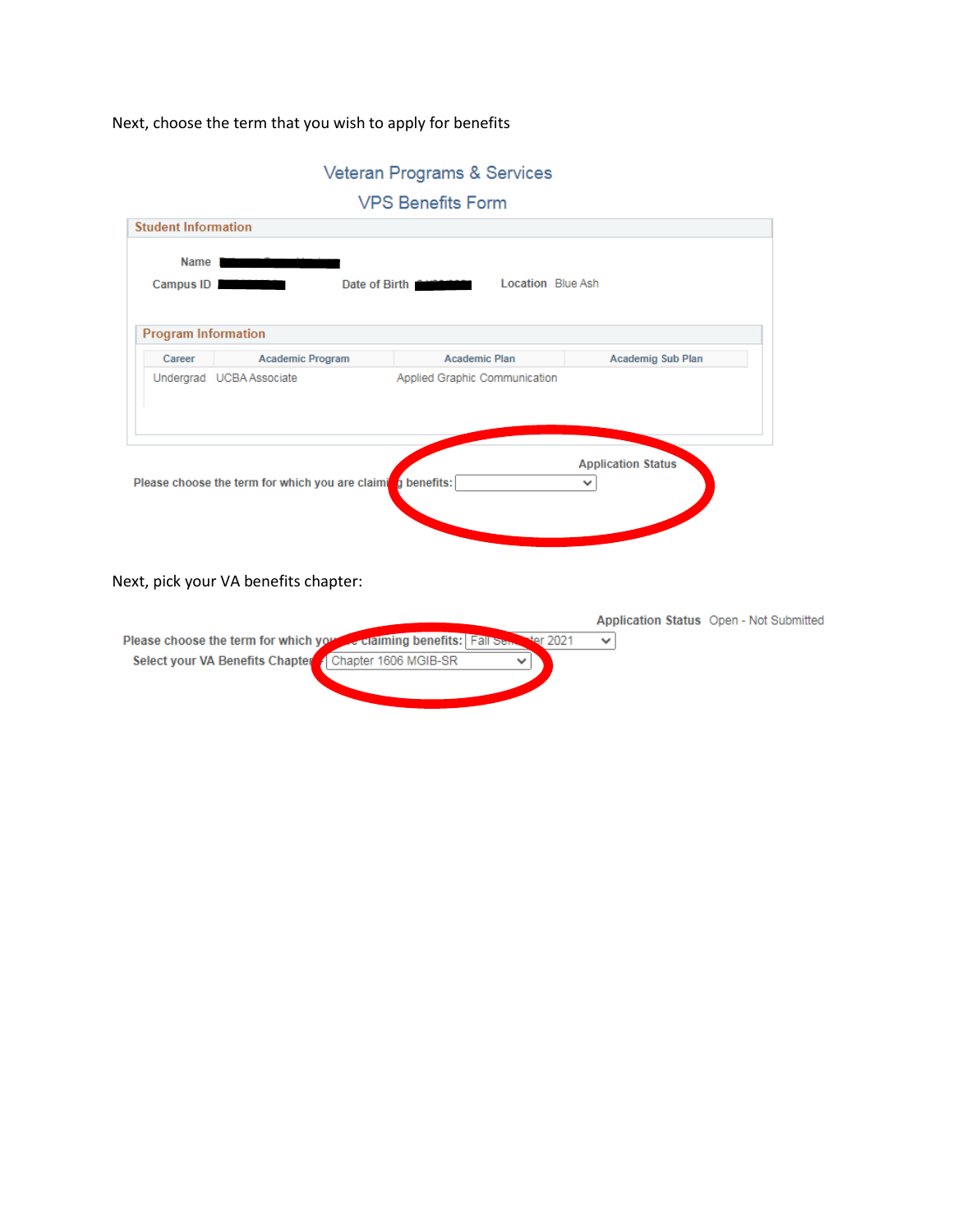Next, answer all of the questions that apply to you.

|      | Are you currently on Active Duty?<br>No<br>v                                                                                                                                          |
|------|---------------------------------------------------------------------------------------------------------------------------------------------------------------------------------------|
|      | Will you be using Federal Tuition Assistance (TA) through your unit?<br>Yes<br>$\checkmark$                                                                                           |
|      | * If Yes, you will be prompted to attach a copy of your TA form in the attachments section. We will forward a copy to<br>the Bursar's Office for processing.                          |
| "TA" | ** Please Note: Your VA/GI Bill® Education benefits or Ohio National Guard Scholarship is not considered Federal                                                                      |
|      | Will you be waiving your UC Student Health Insurance?<br><b>No</b><br>v                                                                                                               |
|      | If yes, please be advised that you MUST waive your student health insurance through the My Finances Tile<br>of the Student Homepage.                                                  |
|      | Are you seeking VA back-pay for any UC study to the term you indicated? $\log$<br>$\checkmark$                                                                                        |
|      | Note: There is a one-year limit for VA back-payment of benefits (except) in some Chapter 35 cases) and classes<br>must fulfill open degree requirements in your current degree major. |
|      | Previous colleges attended not currently on record:                                                                                                                                   |
|      | First $(4)$ 1 of 1 $(6)$ Last                                                                                                                                                         |
|      | <b>School Name</b><br>Career                                                                                                                                                          |
|      | $+$<br>Northern Kentucky University<br>Q<br>-<br>Law<br>$\checkmark$                                                                                                                  |

Next, if you have an attachment to add to your application (Certificate of Eligibility, Tuition Assistance Form, VR&E Application) you can hit the Doc type drop down option and upload the document in question.

| <b>Attachments</b> |                                       |                       |
|--------------------|---------------------------------------|-----------------------|
|                    | Personalize   Find   View All   2   표 |                       |
| Doc type           | <b>Attachment</b>                     | <b>Add Attachment</b> |
| $\checkmark$       |                                       | ÷<br>Add Attachment   |
|                    |                                       |                       |
|                    |                                       |                       |